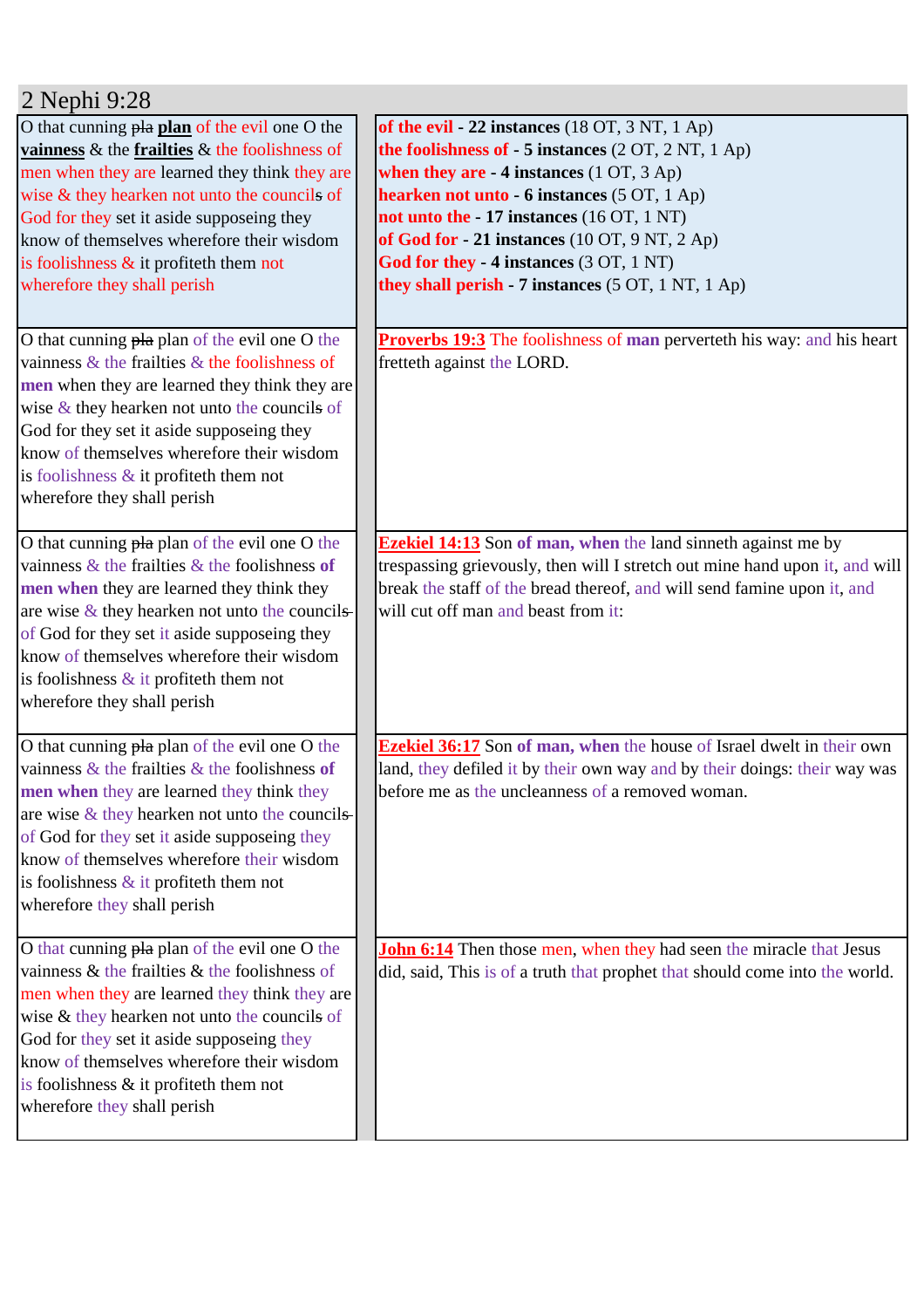| O that cunning pla plan of the evil one O the<br>vainness $\&$ the frailties $\&$ the foolishness of<br>men when they are learned they think they are<br>wise & they hearken not unto the councils of<br>God for they set it aside supposeing they<br>know of themselves wherefore their wisdom<br>is foolishness $\&$ it profiteth them not<br>wherefore they shall perish    | <b>Jeremiah 4:22</b> For my people is foolish, they have not known me; they<br>are sottish children, and they have none understanding: they are wise to<br>do evil, but to do good they have no knowledge.              |
|--------------------------------------------------------------------------------------------------------------------------------------------------------------------------------------------------------------------------------------------------------------------------------------------------------------------------------------------------------------------------------|-------------------------------------------------------------------------------------------------------------------------------------------------------------------------------------------------------------------------|
| O that cunning pla plan of the evil one O the<br>vainness $\&$ the frailties $\&$ the foolishness of<br>men when they are learned they think they are<br>wise $&$ they hearken not unto the councils of<br>God for they set it aside supposeing they<br>know of themselves wherefore their wisdom<br>is foolishness $\&$ it profiteth them not<br>wherefore they shall perish  | <b>Jeremiah 8:8</b> How do ye say, We are wise, and the law of the LORD is<br>with us? Lo, certainly in vain made he it; the pen of the scribes is in vain.                                                             |
| O that cunning pla plan of the evil one O the<br>vainness $\&$ the frailties $\&$ the foolishness of<br>men when they are learned they think they are<br>wise $&$ they hearken not unto the councils of<br>God for they set it aside supposeing they<br>know of themselves wherefore their wisdom<br>is foolishness $\&$ it profiteth them not<br>wherefore they shall perish  | <b>Tobit 4:18</b> Ask counsel of all that are wise, and despise not any counsel<br>that is profitable.                                                                                                                  |
| O that cunning pla plan of the evil one O the<br>vainness $\&$ the frailties $\&$ the foolishness of<br>men when they are learned they think they are<br>wise $&$ they hearken not unto the councils of<br>God for they set it aside supposeing they<br>know of themselves wherefore their wisdom<br>is foolishness $\&$ it profiteth them not<br>wherefore they shall perish  | <b>Exodus 22:23</b> If thou afflict them in any wise, and they cry at all unto<br>me, I will surely hear their cry;                                                                                                     |
| O that cunning pla plan of the evil one O the<br>vainness $\&$ the frailties $\&$ the foolishness of<br>men when they are learned they think they are<br>wise $\&$ they hearken not unto the councils of<br>God for they set it aside supposeing they<br>know of themselves wherefore their wisdom<br>is foolishness $\&$ it profiteth them not<br>wherefore they shall perish | Jeremiah 23:16 Thus saith the LORD of hosts, Hearken not unto the<br>words of the prophets that prophesy unto you: they make you vain: they<br>speak a vision of their own heart, and not out of the mouth of the LORD. |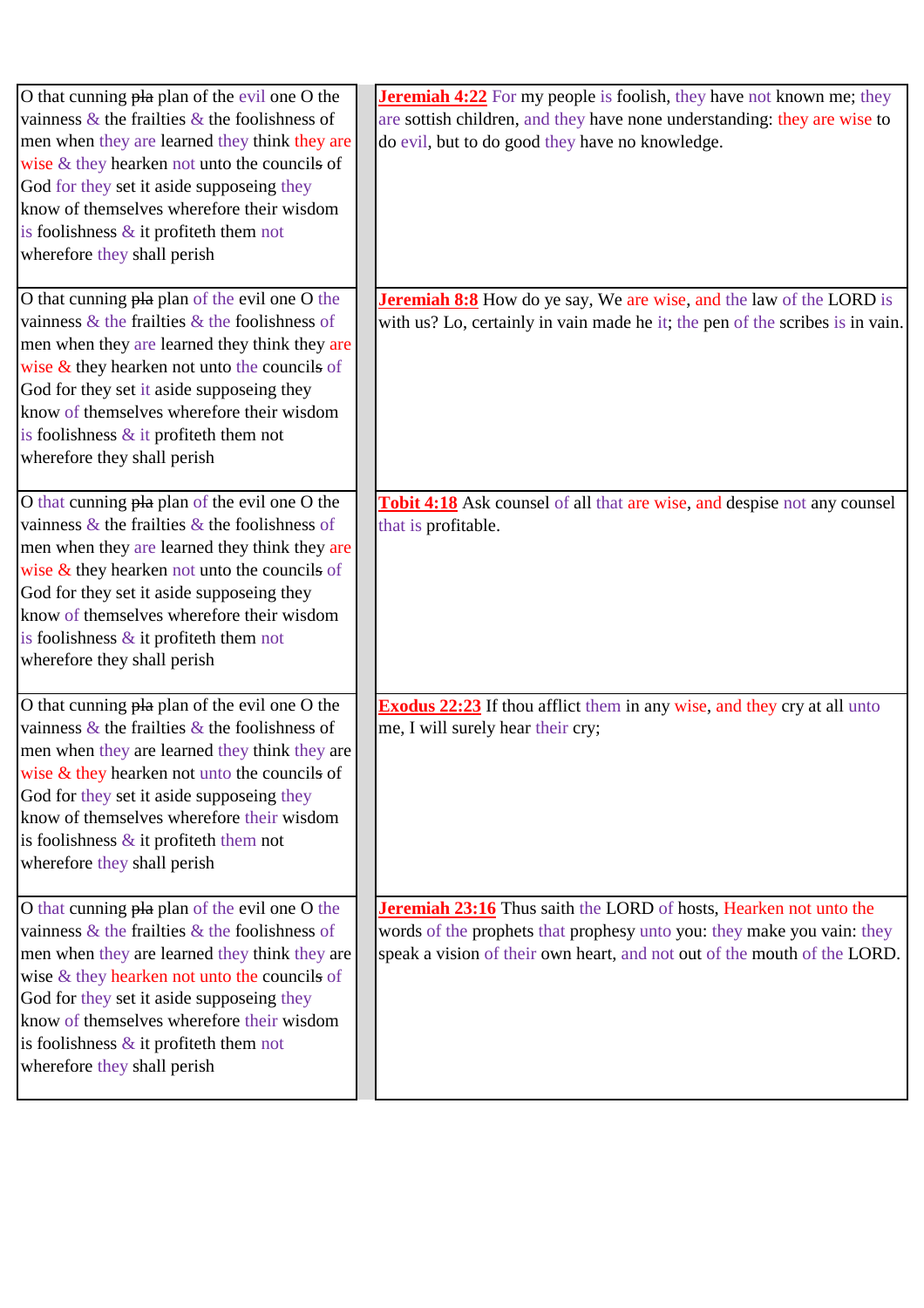| O that cunning pla plan of the evil one O the<br>vainness $\&$ the frailties $\&$ the foolishness of<br>men when they are learned they think they are<br>wise & they hearken not unto the councils of<br>God for they set it aside supposeing they<br>know of themselves wherefore their wisdom<br>is foolishness $\&$ it profiteth them not<br>wherefore they shall perish           | <b>Jeremiah 27:14</b> Therefore hearken not unto the words of the prophets<br>that speak unto you, saying, Ye shall not serve the king of Babylon: for<br>they prophesy a lie unto you.                                                                                     |
|---------------------------------------------------------------------------------------------------------------------------------------------------------------------------------------------------------------------------------------------------------------------------------------------------------------------------------------------------------------------------------------|-----------------------------------------------------------------------------------------------------------------------------------------------------------------------------------------------------------------------------------------------------------------------------|
| O that cunning pla plan of the evil one O the<br>vainness $\&$ the frailties $\&$ the foolishness of<br>men when they are learned they think they are<br>wise $&$ they hearken not unto the councils of<br>God for they set it aside supposeing they<br>know of themselves wherefore their wisdom<br>is foolishness $\&$ it profiteth them not<br>wherefore they shall perish         | 2 Maccabees 11:27 And the letter of the king unto the nation of the Jews<br>was after this manner: King Antiochus sendeth greeting unto the council,<br>and the rest of the Jews:                                                                                           |
| O that cunning pla plan of the evil one O the<br>vainness $\&$ the frailties $\&$ the foolishness of<br>men when they are learned they think they are<br>wise $\&$ they hearken not <b>unto</b> the councils of<br>God for they set it aside supposeing they<br>know of themselves wherefore their wisdom<br>is foolishness $\&$ it profiteth them not<br>wherefore they shall perish | <b>Ezra 10:3</b> Now therefore let us make a covenant with our God to put<br>away all the wives, and such as are born of them, according to the<br>counsel of my lord, and of those that tremble at the commandment of our<br>God; and let it be done according to the law. |
| O that cunning pla plan of the evil one O the<br>vainness $\&$ the frailties $\&$ the foolishness of<br>men when they are learned they think they are<br>wise $\&$ they hearken not <b>unto</b> the councils of<br>God for they set it aside supposeing they<br>know of themselves wherefore their wisdom<br>is foolishness $\&$ it profiteth them not<br>wherefore they shall perish | <b>Ezra 10:8</b> And that whosoever would not come within three days,<br>according to the counsel of the princes and the elders, all his substance<br>should be forfeited, and himself separated from the congregation of those<br>that had been carried away.              |
| O that cunning pla plan of the evil one O the<br>vainness $\&$ the frailties $\&$ the foolishness of<br>men when they are learned they think they are<br>wise $&$ they hearken not unto the councils of<br>God for they set it aside supposeing they<br>know of themselves wherefore their wisdom<br>is foolishness $\&$ it profiteth them not<br>wherefore they shall perish         | Judith 6:17 And he answered and declared unto them the words of the<br>council of Holofernes, and all the words that he had spoken in the midst<br>of the princes of Assur, and whatsoever Holofernes had spoken proudly<br>against the house of Israel.                    |